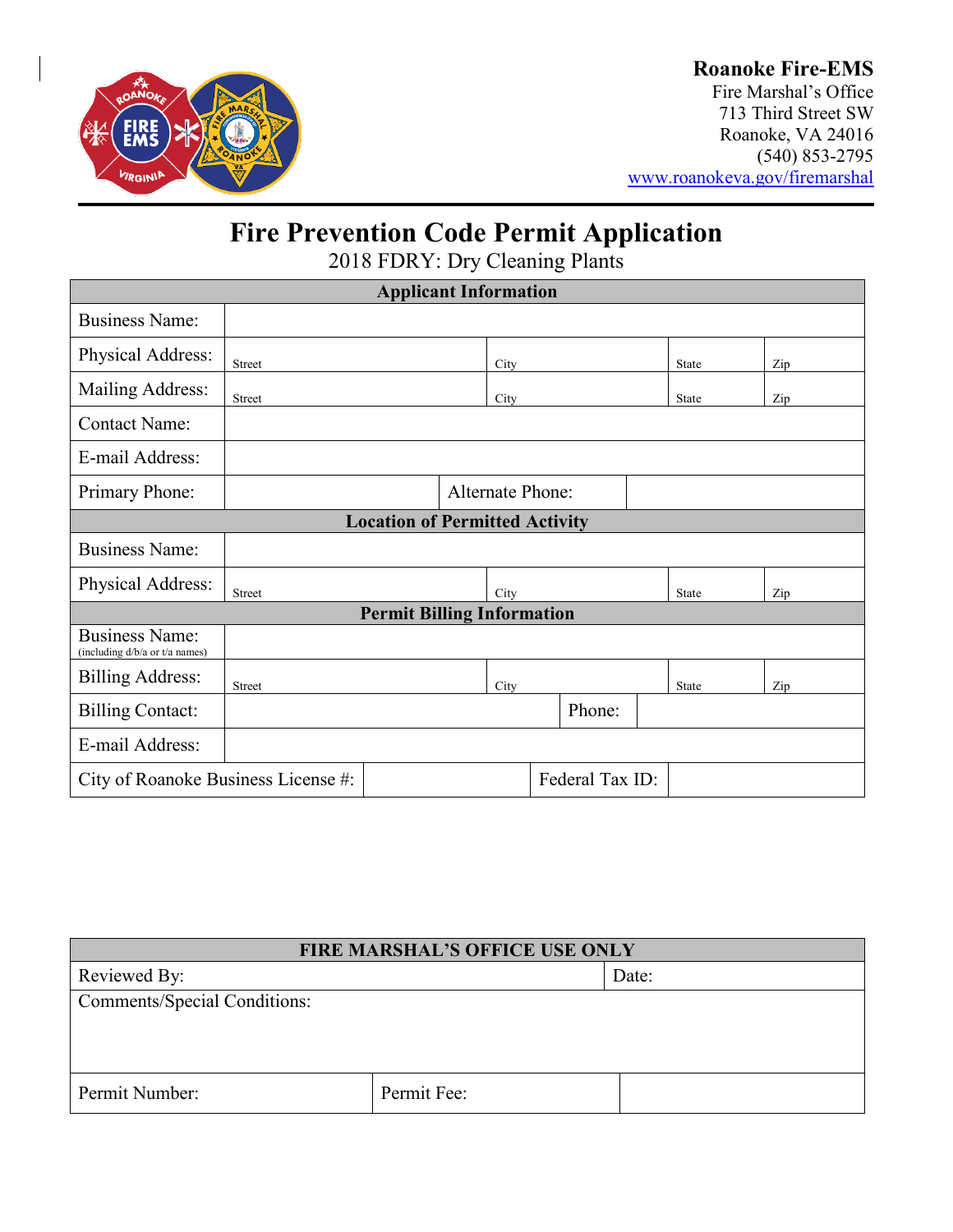| <b>Application Checklist</b>                                                                                                                 |  |
|----------------------------------------------------------------------------------------------------------------------------------------------|--|
|                                                                                                                                              |  |
| Review of this permit application requires all of the following to be included:                                                              |  |
| □ Completed Fire Prevention Code Permit Application                                                                                          |  |
| Site Plan/Floor Plan Showing:<br>1. Location of Chemicals<br>2. Location of ALL Fire Extinguishers<br>3. Locations of ALL Exits and Openings |  |
| SDS for Chemicals and Solvents                                                                                                               |  |
| Safety Plan                                                                                                                                  |  |
|                                                                                                                                              |  |
|                                                                                                                                              |  |
| <b>Circumstances of Application/Description of Work</b>                                                                                      |  |
|                                                                                                                                              |  |
|                                                                                                                                              |  |
|                                                                                                                                              |  |
|                                                                                                                                              |  |
|                                                                                                                                              |  |
|                                                                                                                                              |  |
|                                                                                                                                              |  |
|                                                                                                                                              |  |
|                                                                                                                                              |  |
|                                                                                                                                              |  |
|                                                                                                                                              |  |
|                                                                                                                                              |  |
|                                                                                                                                              |  |
|                                                                                                                                              |  |
|                                                                                                                                              |  |
|                                                                                                                                              |  |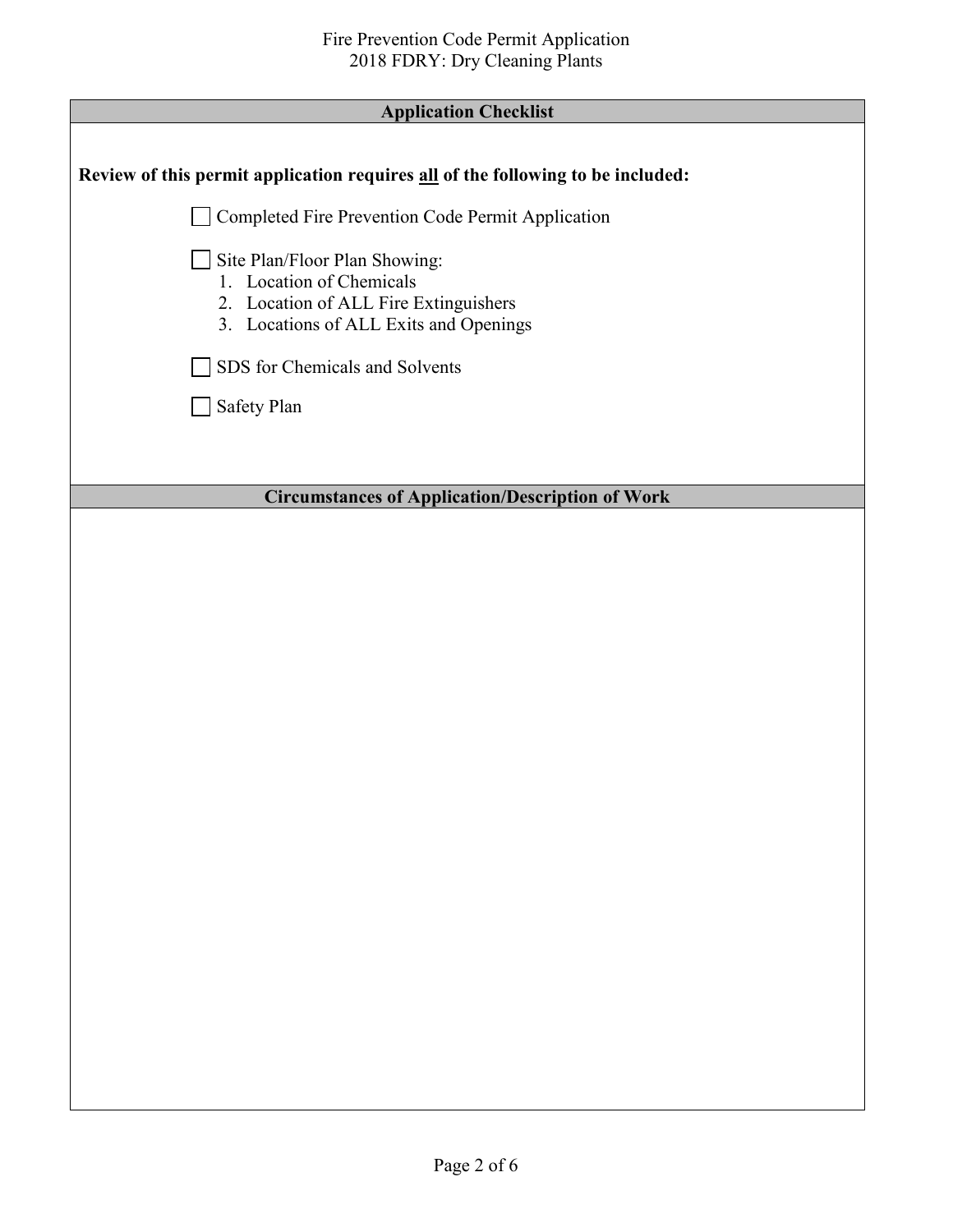### **Permit General Conditions and Acknowledgements**

The Applicant is required to review the following provisions of the Statewide Fire Prevention Code and its referenced standards. After reviewing each provision, the Applicant must initial each item to acknowledge their review and agreement to comply with the requirement. If the requirement is not applicable to the application, the Applicant is to write N/A in place of their initials.

- Storage tanks, treatment tanks, filters, pumps, piping, ducts, dry cleaning units, stills, tumblers, drying cabinets and other such equipment, where no inherently electrically conductive, shall be bonded together and grounded. Isolated equipment shall be grounded.
- The manufacturer shall provide nameplates on dry cleaning machines indicating the class solvent for which each machine is designed.
- In Type II, III-A, III-B and IV dry cleaning systems, machines shall be operated in accordance with the operating instructions furnished by the machinery manufacturer. Employees shall be instructed as to the hazards involved in their departments and in the work they perform.
- Dry cleaning by immersion and agitation in open vessels shall be prohibited.
- The use of solvents with a *flash point* below that for which a machine is designed or *listed* shall

be prohibited.

- Fire Protection systems, devices, and equipment shall be maintained.
- Portable fire extinguishers shall be selected, installed and maintained in accordance with this section and Section 906. Not fewer than two 2-A:10-B:C portable fire extinguishers shall be provided near the doors inside dry cleaning rooms containing Type II, Type III-A and Type III-B dry cleaning systems.
- Type II dry cleaning and solvent tanks rooms shall not be located below grade or above the lowest floor level of the building.
- Type II dry cleaning plants shall be located so that access is provided and maintained from one side for fire-fighting and fire control purposes.
- Type II dry cleaning rooms shall not have less than two means of egress doors located at opposite ends of the room, not less than one of which shall lead directly to the outside.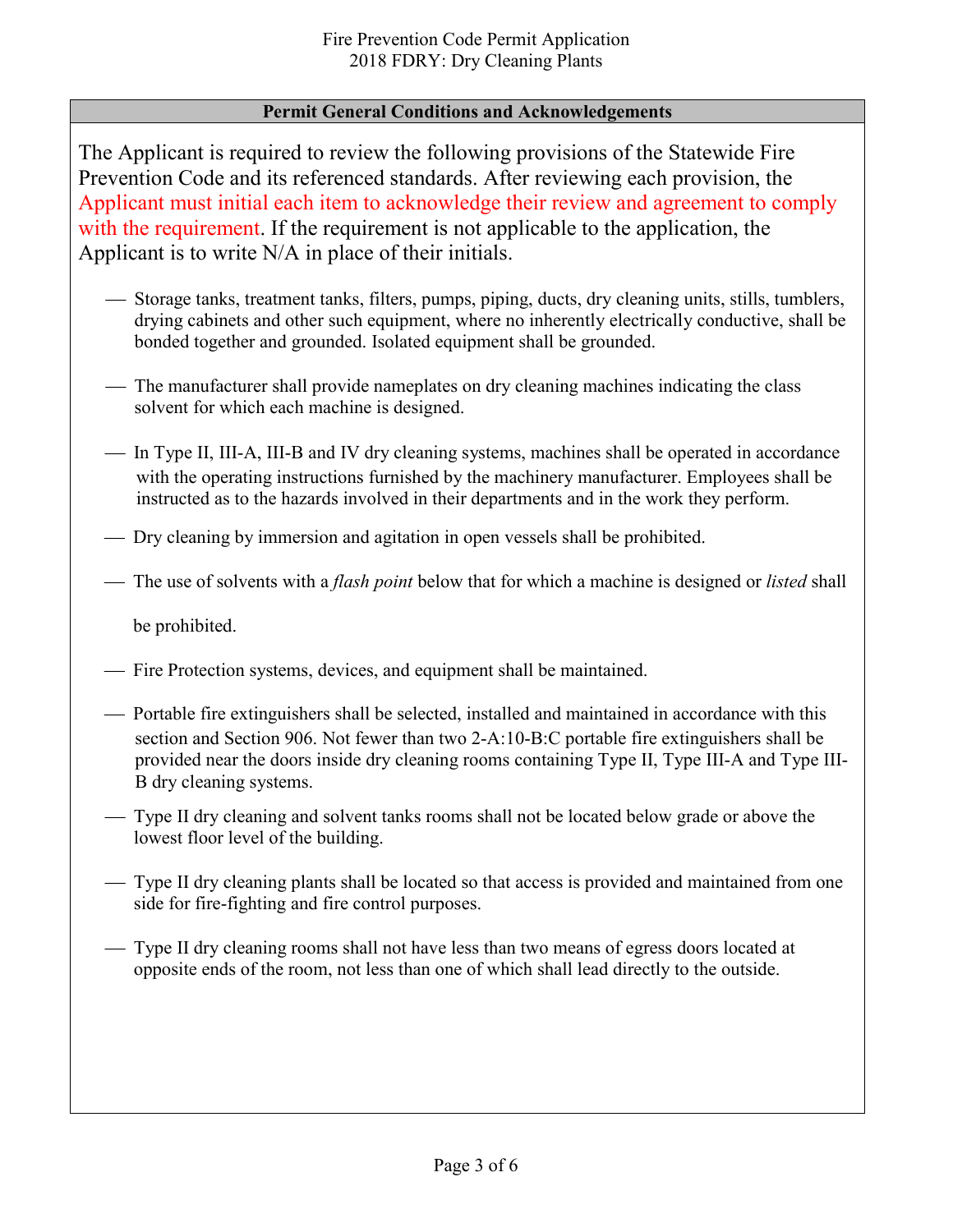#### Fire Prevention Code Permit Application 2018 FDRY: Dry Cleaning Plants

#### **Permit Certification**

By my signature below, I hereby certify that I have read and examined this application and that all of the information contained therein is true and correct. Furthermore, I certify that the proposed operations will fully comply with the requirements contained in The Virginia Statewide Fire Prevention Code and any other related laws and /or Codes. I agree to indemnify, save harmless, and defend the City of Roanoke, its agents and employees, from all claims, damages, costs, expenses, and charges, including attorney's fees, which arise out of or by reason of these operations.

I acknowledge that if a permit is issued based on this application, it shall only be valid with in the building, facility, and/or location listed on this application for the specific date(s) and time(s) for which it is issued.

I acknowledge that approval of this application does not constitute permit issuance. Permit issuance does not occur until the completion of an on-site inspection by the Roanoke Fire Marshal's Office.

I acknowledge and understand that any violations of the Virginia Statewide Fire Prevention Code and/or the requirements of this permit may result in immediate permit suspension or revocation.

I agree to indemnify, save harmless, and defend the City of Roanoke, Virginia and its agents and employees from all claims, damages, costs, expenses, and charges, including attorney's fees, which arise out of or by reason of the activities associated with this permit.

| Name:             |       |  |
|-------------------|-------|--|
| <b>Signature:</b> | Date: |  |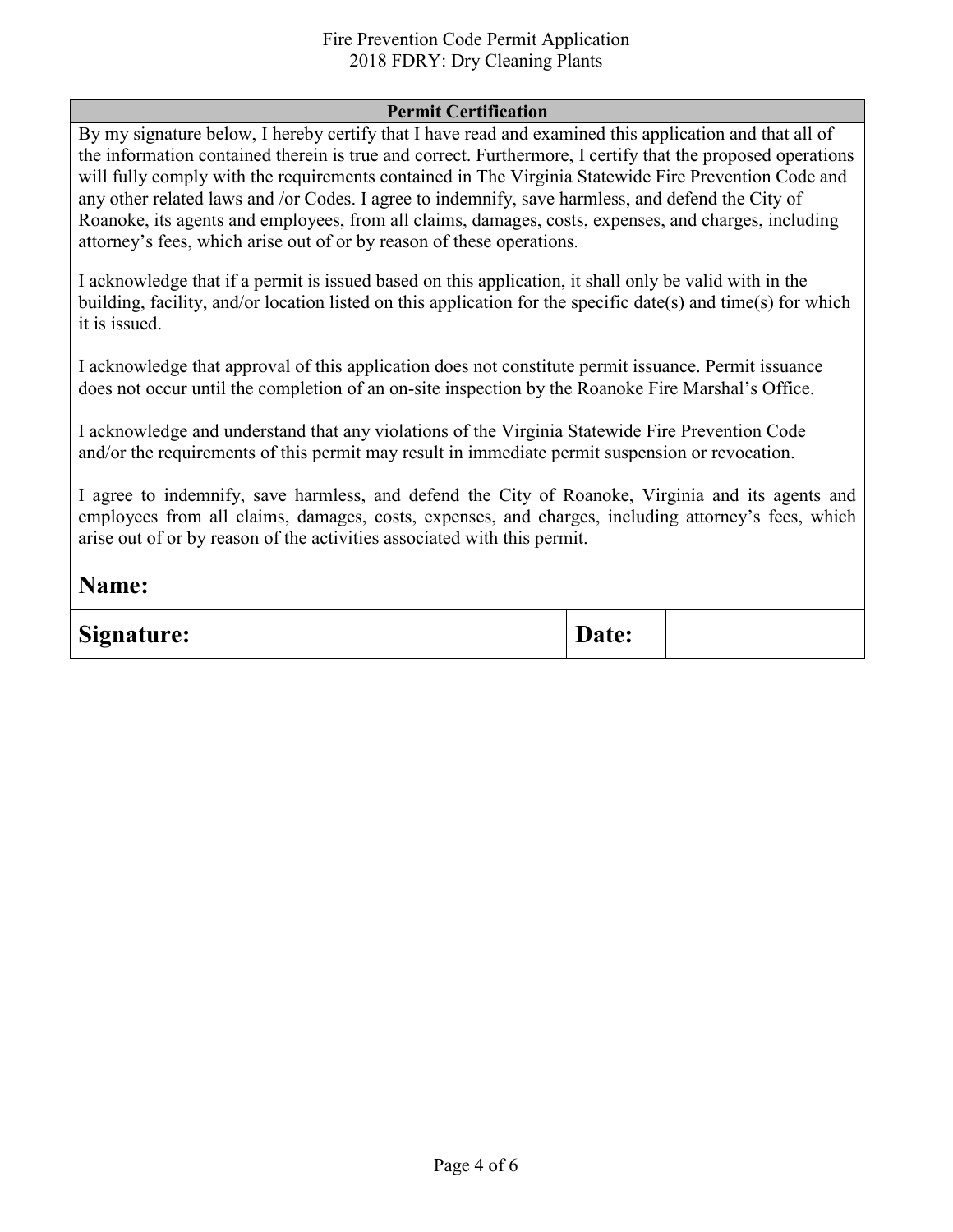## **Fire Prevention Code Permit Application Instructions and Conditions**

2018 FDRY: Dry Cleaning Plants

| <b>Permit Name:</b>                                      | 2018 FDRY: Dry Cleaning Plants                                                                                                                                                                                                                                                                                                                                                                                                                                                                                                                                                                                                                                                                                                                                                                                                                                                                                                                                                                                                                                                                                                                                                                                                                                                                                                                                                                                                                                                                                                       |
|----------------------------------------------------------|--------------------------------------------------------------------------------------------------------------------------------------------------------------------------------------------------------------------------------------------------------------------------------------------------------------------------------------------------------------------------------------------------------------------------------------------------------------------------------------------------------------------------------------------------------------------------------------------------------------------------------------------------------------------------------------------------------------------------------------------------------------------------------------------------------------------------------------------------------------------------------------------------------------------------------------------------------------------------------------------------------------------------------------------------------------------------------------------------------------------------------------------------------------------------------------------------------------------------------------------------------------------------------------------------------------------------------------------------------------------------------------------------------------------------------------------------------------------------------------------------------------------------------------|
| <b>Statewide Fire</b><br><b>Prevention Code Section:</b> | 2101.2                                                                                                                                                                                                                                                                                                                                                                                                                                                                                                                                                                                                                                                                                                                                                                                                                                                                                                                                                                                                                                                                                                                                                                                                                                                                                                                                                                                                                                                                                                                               |
| Scope:                                                   | An operational permit is required to engage in the business of dry<br>cleaning or to change to a more hazardous cleaning solvent used in<br>existing dry cleaning equipment.<br>Solvent Classification: Dry cleaning solvents shall be classified according<br>to their <i>flash points</i> as follows:<br>1. Class I solvents are liquids having a <i>flash point</i> below 100°F<br>$(38^{\circ}C).$<br>2. Class II solvents are liquids having a flash point at or above 100°F<br>$(38^{\circ}C)$ and below $140^{\circ}F(60^{\circ}C)$ .<br>3. Class IIIA solvents are liquids having a <i>flash point</i> at or above<br>140°F (60°C) and below 200°F (93°C).<br>4. Class IIIB solvents are liquids having a flash point at or above<br>200°F (93°C).<br>5. Class IV solvents are liquids classified as nonflammable.<br>Classification of dry cleaning plants and systems: Dry cleaning plants and<br>systems shall be classified based on the solvents used as follows:<br>1. Type I—systems using Class I solvents.<br>2. Type II—systems using Class II solvents.<br>3. Type III-A—systems using Class IIIA solvents.<br>4. Type III-B—systems using Class IIIB solvents.<br>5. Type IV-systems using Class IV solvents in which dry cleaning<br>is not conducted by the public.<br>6. Type V—systems using Class IV solvents in which dry cleaning<br>is conducted by the public.<br>Spotting and pretreating operations conducted in accordance with Section<br>2106 shall not change the type of the dry cleaning plant. |
| Fee:                                                     | \$50.00                                                                                                                                                                                                                                                                                                                                                                                                                                                                                                                                                                                                                                                                                                                                                                                                                                                                                                                                                                                                                                                                                                                                                                                                                                                                                                                                                                                                                                                                                                                              |
| <b>Duration:</b>                                         | Annual                                                                                                                                                                                                                                                                                                                                                                                                                                                                                                                                                                                                                                                                                                                                                                                                                                                                                                                                                                                                                                                                                                                                                                                                                                                                                                                                                                                                                                                                                                                               |